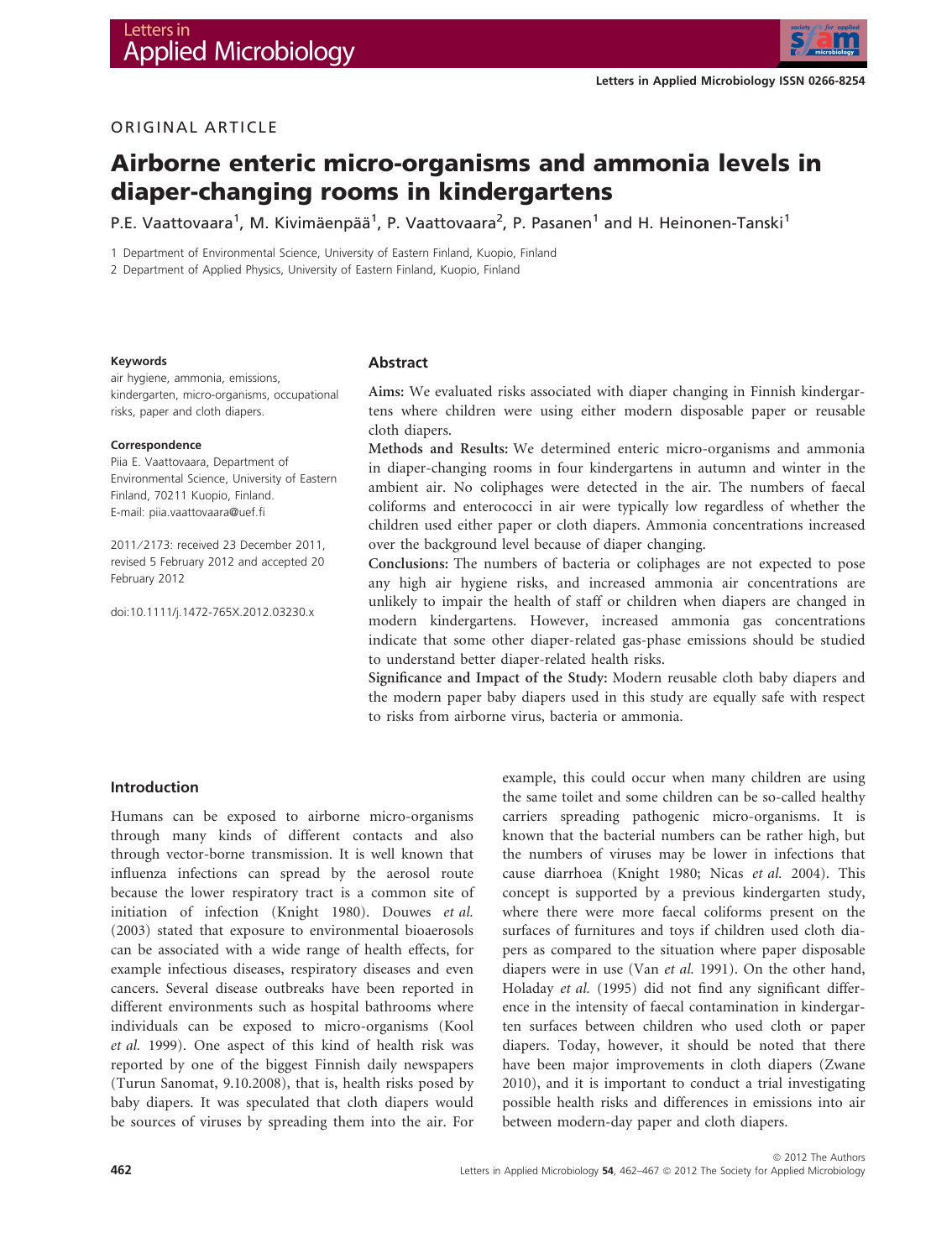There has been intense debate about the differences between paper and cloth diapers from the perspective of sustainable development and possible health effects. It has been observed that the dirty paper (disposable) baby diapers represent a major load being dumped into solid waste collection system and landfills, for example in Finland 7% of all municipal solid waste consists of disposable paper diapers after source segregation of recyclable materials (YTV 2004). To reduce the amount of waste, many laws restrict the dumping of waste into landfills (EC 1999). Furthermore, the cost of disposable paper diapers can be rather high (Zwane 2010) especially to lowincome, younger families with small children (Statistical Center, Finland, 2010). Consequently, many families have started to use reusable cloth diapers to reduce diaper waste and to save money. One consequence is that reusable cloth diapers have become more common in many kindergartens.

This study was initiated because almost nothing was known about the effect of faecal and urinary soiling of different modern diaper types on microbial numbers and the ammonia concentration in the ambient air. We therefore wanted to provide information for users about the possible risks to air hygiene of modern cloth and paper diapers. Another aspect was to determine whether there were any differences between modern cloth and paper diapers during different seasons and whether the nursery personnel would be at an increased risk for occupational problems if children used either cloth or paper diapers.

# Materials and methods

## The kindergartens and the diapers

Four kindergartens in Kuopio (62°53′32″N; 27°40′42″E), Finland, were included in this study. These kindergartens were selected owing to the high number of diaper-using children, that is, there were five to ten children in each group. Experiments were carried out in autumn (no snow) and in winter (snow cover) when the indoor air was drier because of more intensive heating. The parents of children and the nursery personnel were asked to provide consent to participate in the experiment. The children were 11–32 months old during the experiments. All nursery personnel in each kindergarten and c. 80% of all diaper-using children in each kindergarten participated in the study.

The cloth diaper type used here was a commercial pocket diaper, which is often used in kindergartens and at home. Pocket diapers consist of an outer layer of a polyester interlock knit fabric that has been laminated to a thin film of polyurethane (waterproof material) and an inner layer of Coolmax (100% polyester) that allows the child to

feel dry. A removable,  $30 \times 30$  cm foldable insert cloth made of 1–2 layers and of urine absorbing bamboo and hemp is located inside the diaper pocket. The cloth diapers used were produced by Myllymuksut Oy, Juupajoki, Finland. The paper diapers examined were also a common commercial diaper type with a frontal tape system common in both kindergartens and homes. The paper diapers were produced by Kesko Oyj, Helsinki, Finland. All the cloth diapers were washed using PIRKKA sensitive washing liquid (Kesko, Finland) in a washing machine at 60°C before each use.

There were 2–8-week measurement periods in the study: the first one in the autumn of 2009 from the end of September up to middle of November and the second one in the winter of 2010 from late January up to late March. Each of four kindergartens was studied four times per season for two nonconsecutive days per week during two consecutive weeks. On each trial week, the children used cloth diapers on 1 day and paper diapers on the other study day. The order of diaper types was changed between the 2 weeks. The diapers were changed by the kindergarten caregivers. They followed the normal hand washing practices and washing of the baby skin contaminated by faeces. The used, dirty diapers were processed following normal practices in the kindergartens, that is, the paper diapers were put into a plastic bag in a closed waste basket in the bathroom, and the cloth diapers were put into separate closed plastic bags, which then were collected by a research worker. Any faeces present in the diaper were left there after a diaper change. The children who did not participate in the study used another toilet during the trial.

## Sampling and the laboratory analyses

Coliphages, bacteria and ammonia concentrations in ambient air were sampled around noon during the change of diapers in the bathrooms. The changing of diapers was done continuously without pause one child after one. The air sampling time lasted until 10 min after the last child had had their diaper changed, so that a maximum of 30 min sampling time was used. For example, the sampling lasted 26 min, if the changing took 16 min.

The sampling height was about  $1.1-1.3$  m above the floor, which is the average breathing height for children and caregivers when they are changing diapers. All samplers were placed as close to the exact changing location at times when children would be wearing diapers or having them changed. In addition, the number of diapers used, the number of urine and faeces in each diaper and the number of dry diapers were calculated. Air relative humidity (RH) and the temperature were measured by Testo 635 (Testo Inc., NJ, USA).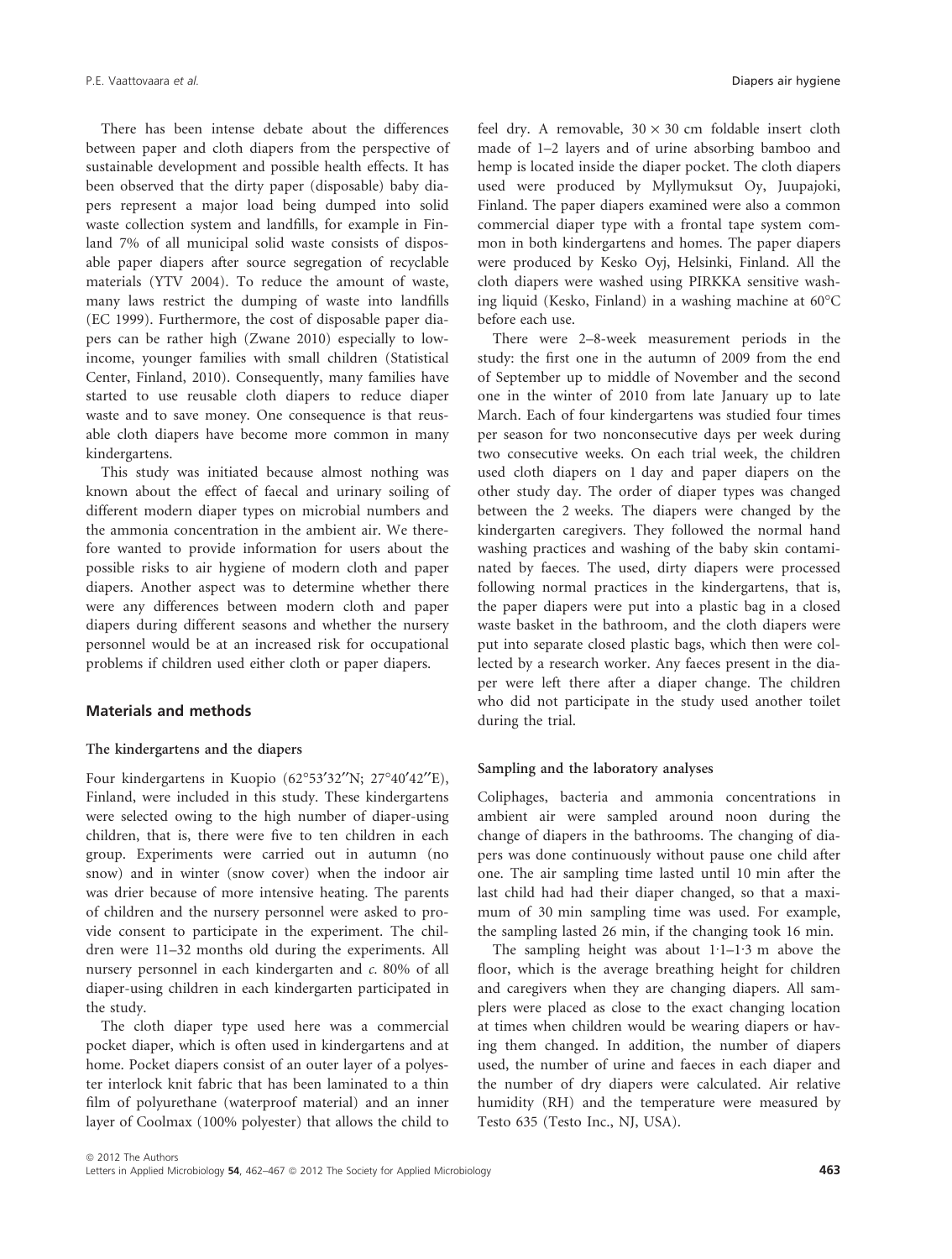## Viruses

The total viable enteric coliphages were sampled from ambient air in the diaper-changing room by a BioSampler liquid impinger (SKC, Inc., Eighty Four, PA, USA) at flow  $12.5$  l min<sup>-1</sup> into 20 ml phosphate buffer as described by Heinonen-Tanski et al. (2009). Coliphages were determined with the method developed by Grabow and Coubrough (1986). A 100 ml portion of melted phage agar was mixed with 10 ml sampling solution and 5 ml of 1% triphenyltetrazolium chloride (Merck, Darmstadt, Germany) solution in ethanol (Etax A, Altia, Finland) and 90 ml of sterile, distilled and deionized water and 7 ml of 2- to 3-h-old host bacterium cultures were carefully mixed to avoid air bubbles. Escherichia coli strains ATCC 13706 and ATCC 15597 were used as hosts for somatic and male-specific coliphages. After overnight incubation at 37-C, the phage plaques were counted and the concentration expressed as plaque-forming units in  $1 \text{ m}^3$  of air (PFU m<sup>-3</sup>). The lowest detection limit was four PFU  $m^{-3}$  (20 min sample).

## Bacteria

The faecal coliforms and enterococci were sampled from the air in the diaper-changing room by a 6-stage Andersen impactor at flow rate  $28.3 \text{ l} \text{ min}^{-1}$  (Andersen 1958). Chromocult agar (Merck) was used for the faecal coliforms. For the enterococci, we used Slanetz–Bartley agar (Lab M, Lancashire, UK). Following regular microbiological practices, the faecal coliforms were incubated at  $37^{\circ}$ C for 24 and 48 h and the enterococci at 37°C for 48 and 72 h. The colonies were counted after incubation, and the counts were corrected by the positive-hole method (Andersen 1958). The results were expressed as numbers of colonyforming units in 1  $m<sup>3</sup>$  of air (CFU  $m<sup>-3</sup>$ ). The lowest detection limits for both bacteria were  $1.2-2.7$  CFU m<sup>-3</sup>.

#### Ammonia

Ammonia was sampled by the liquid impinger (model 7540-10; ACE Glass, Vineland, NJ, USA) at flow rate  $2.2$  l min<sup>-1</sup> during the autumn measurement period. To ensure that the flow rates are sufficient also in the case when just few diapers are changed, the flow rates were increased to  $2.7 \text{ l min}^{-1}$  during winter measurement period. To avoid vaporization of ammonia from the collected sample, 10 ml of 0.05 mol  $l^{-1}$  H<sub>2</sub>SO<sub>4</sub> solution was located at the bottom of the impinger. The ammonia was sampled two times per measurement session. The first sample was taken for background concentration of ammonia before any diaper changing or some other use of that room. The second sample for assaying the ammonia level was taken during diaper changing. The voltages (mV) owing to the samples were measured with an ammonia electrode (Ammonia Electrode Model 95-10; Orion Research Incorporated, Cambridge, MA, USA) and ion analyzer (Orion Research Expandable Ion Analyzer EA920). Standard ammonia concentrations were used to analyse ammonia concentrations in kindergarten air. The ammonia concentrations of the background and changing time samples, respectively, were estimated from a standard curve (voltage of ion analyzer vs. ammonia concentration).

## **Statistics**

The average numbers of coliforms, enterococci and the concentration of ammonia were calculated per diaper type (cloth or paper) for each season separately (autumn or winter; the number of statistical replicates was the number of measurements, that is,  $n = 8$ ) and for both seasons together (autumn and winter;  $n = 16$ ). The geometric mean (GM) was used for micro-organisms (Robertson 1932) and the arithmetic mean for ammonia. General linear models for repeated-measures anova for seasons as a within-subject factor and diaper type as a between-subject factor were used to study whether the parameters were affected by diaper type or season. This allowed a determination of whether the numbers of airborne contamination organisms were attributable to the use of different diaper types as well as the effect of the season. The number of statistical replicates was the number of kindergartens ( $n = 4$ ). The preliminary investigation found no association between air concentrations of emitted ammonia or micro-organisms and other background variables (e.g. time or number of diapers worn by children). Thus, no weighting of the data was performed. When necessary, data were logarithmically transformed to fulfil requirements of the anova.

#### Results

#### Viruses

In this study, no coliphage viruses were detected; thus, all the numbers of both coliphages were less than the detection limit (four PFU  $m^{-3}$ ) in all air samples regardless of whether paper or cloth diapers were in use or whether the season was autumn or winter.

#### Bacteria

For the cloth diapers, the observed highest number of airborne coliforms was 24.2 CFU  $m^{-3}$ , whereas the lowest number was below the detection limit  $(1.2 \text{ CFU m}^{-3})$ . Similarly, the highest numbers of enterococci were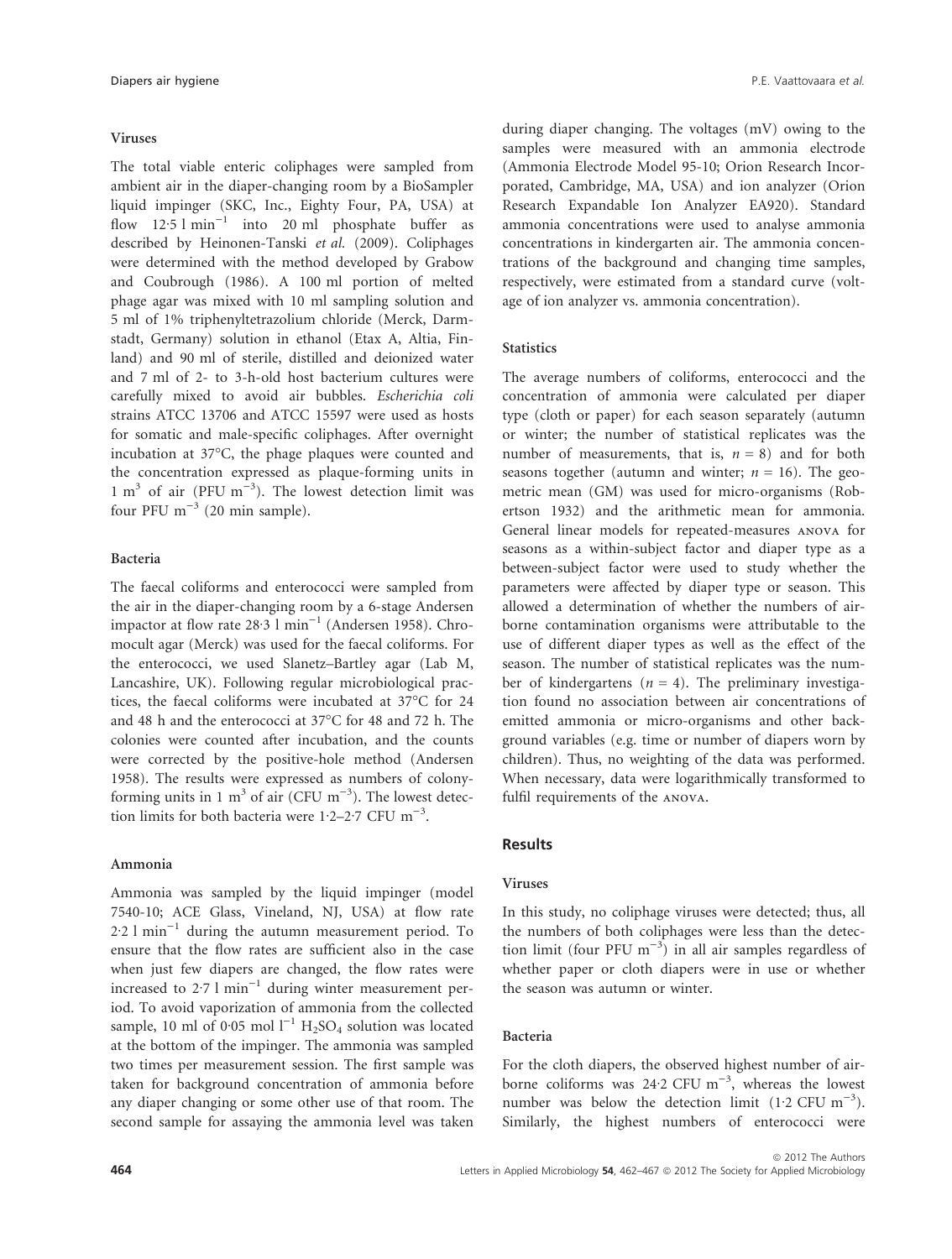72 $\cdot$ 1 CFU m<sup>-3</sup>, and again the lowest numbers were below the detection limit (1.2 CFU  $m^{-3}$ ). For paper diapers, the numbers of coliform bacteria varied from under the detection limit (1.4 CFU  $m^{-3}$ ) up to 155.2 CFU  $m^{-3}$  and those for enterococci were below the detection limit  $(1.2 \text{ CFU m}^{-3})$  up to 30.7 CFU m<sup>-3</sup> (Table 1).

No main effects of the season and diaper type were statistically significant for the number of bacteria (Table 1). However, the interactions between the season and diaper type were significant for the numbers of bacteria in the air (Table 1). The numbers of coliforms increased from autumn to winter, and the increase was higher when cloth diapers were being used. However, the numbers of coliforms were higher when paper diapers were in use. In contrast to the situation with coliforms, the numbers of enterococci declined from autumn to winter, and this decrease was more prominent when the paper diapers were being used. Furthermore, the numbers of enterococci were higher when cloth diapers were being used (Table 1). However, it must be noted that the observed numbers and the actual differences in the numbers of bacteria between the diaper types or between seasons were low.

In the winter, the numbers of coliforms included one exceptionally high value in the paper diapers, which

differed remarkably from the other values. One possible reason for such a high value could be an infected child using a paper diaper. Nonetheless, there were no more illnesses than were normally recorded in that day care centre before or after that specimen.

#### Ammonia

The averaged background concentrations during the days when cloth diapers were in use were  $13.7 \mu g m^{-3}$  in autumn and 9.5  $\mu$ g m<sup>-3</sup> in winter. Correspondingly, for paper diapers, the averaged background concentrations were 16 $1 \mu$ g m<sup>-3</sup> in autumn and 11 $\cdot$ 3  $\mu$ g m<sup>-3</sup> in winter (Table 1).

The ammonia levels in air varied for cloth diapers between 22.9–32.1  $\mu$ g m<sup>-3</sup> in autumn and 31.5– 49.9  $\mu$ g m<sup>-3</sup> in winter during changing. Correspondingly, for paper diapers, the ammonia levels varied from  $41.2$  to 64 $\cdot$ 0  $\mu$ g m<sup>-3</sup> in autumn and from 24 $\cdot$ 7 to 31 $\cdot$ 7  $\mu$ g m<sup>-3</sup> in winter. There were no statistically significant differences in ammonia air concentrations between cloth and paper diapers, between seasons or due to combined season  $\times$  diaper type (Table 1).

Based on the recommendations of the Finnish Ministry of Social Affairs and Health (2003), the detected ammo-

Table 1 The geometric means (GM) values  $\pm$  standard error of mean (SEM) for indicator bacteria and the change in arithmetic averages  $\pm$  SEM for ammonia concentrations measured in indoor air of four kindergartens with either cloth diapers or disposable paper diapers in autumn and winter with statistical significances (P-values) of main effects and interactions from general linear model for repeated measures ( $n = 4$ ; the number of kindergartens) and ammonia air concentration distributions (%) divided into three levels (based on the Finnish Ministry of Social Affairs and Health recommendation, 2003)

| Diaper type; season; n        | Coliforms (CFU $\text{m}^{-3}$ )                                 | Enterococci (CFU $\text{m}^{-3}$ )         | Ammonia change ( $\mu$ g m <sup>-3</sup> )          |
|-------------------------------|------------------------------------------------------------------|--------------------------------------------|-----------------------------------------------------|
| Cloth; autumn; $n = 8$        | $3.2 \pm 1.0$                                                    | $6.4 \pm 0.6$                              | $13.8 \pm 3.0$                                      |
| Cloth; winter; $n = 8$        | $7.6 \pm 0.4$                                                    | $5.8 \pm 0.5$                              | $31.6 \pm 6.5$                                      |
| Cloth; both seasons; $n = 16$ | $4.9 \pm 0.6$                                                    | $6.1 \pm 0.8$                              | $22.7 \pm 4.2$                                      |
| Paper; autumn; $n = 8$        | $5.4 \pm 0.6$                                                    | $5.2 \pm 0.5$                              | $36.5 \pm 7.3$                                      |
| Paper; winter; $n = 8$        | $8.2 \pm 0.6$                                                    | $2.9 \pm 0.5$                              | $16.9 \pm 2.8$                                      |
| Paper; both seasons; $n = 16$ | $6.6 \pm 0.3$                                                    | $3.9 \pm 0.3$                              | $26.7 \pm 4.6$                                      |
| Statistical significance      | P-values                                                         |                                            |                                                     |
| Diaper type                   | 0.861                                                            | 0.560                                      | 0.460                                               |
| Season                        | 0.310                                                            | 0.094                                      | 0.812                                               |
| Season $\times$ diaper type   | $0.040*$                                                         | $0.048*$                                   | 0.059                                               |
|                               | The distribution percentage (%) of ammonia levels in ambient air |                                            |                                                     |
| Diaper type; season; n        | The normal level (<20 $\mu$ g m <sup>-3</sup> )                  | Increased (20-40 $\mu$ g m <sup>-3</sup> ) | Remarkably increased (>40 $\mu$ g m <sup>-3</sup> ) |
| Cloth; autumn; $n = 8$        | 37.5                                                             | 25                                         | 37.5                                                |
| Cloth; winter; $n = 8$        | 0                                                                | $62 - 5$                                   | 37.5                                                |
| Paper; autumn $n = 8$         | 0                                                                | $37 - 7$                                   | $62 - 5$                                            |
| Paper; winter; $n = 8$        | $12 - 5$                                                         | 75                                         | $12 - 5$                                            |
| Background; $n = 16$          | 100                                                              | $\Omega$                                   | $\Omega$                                            |

\*Statistically significant difference.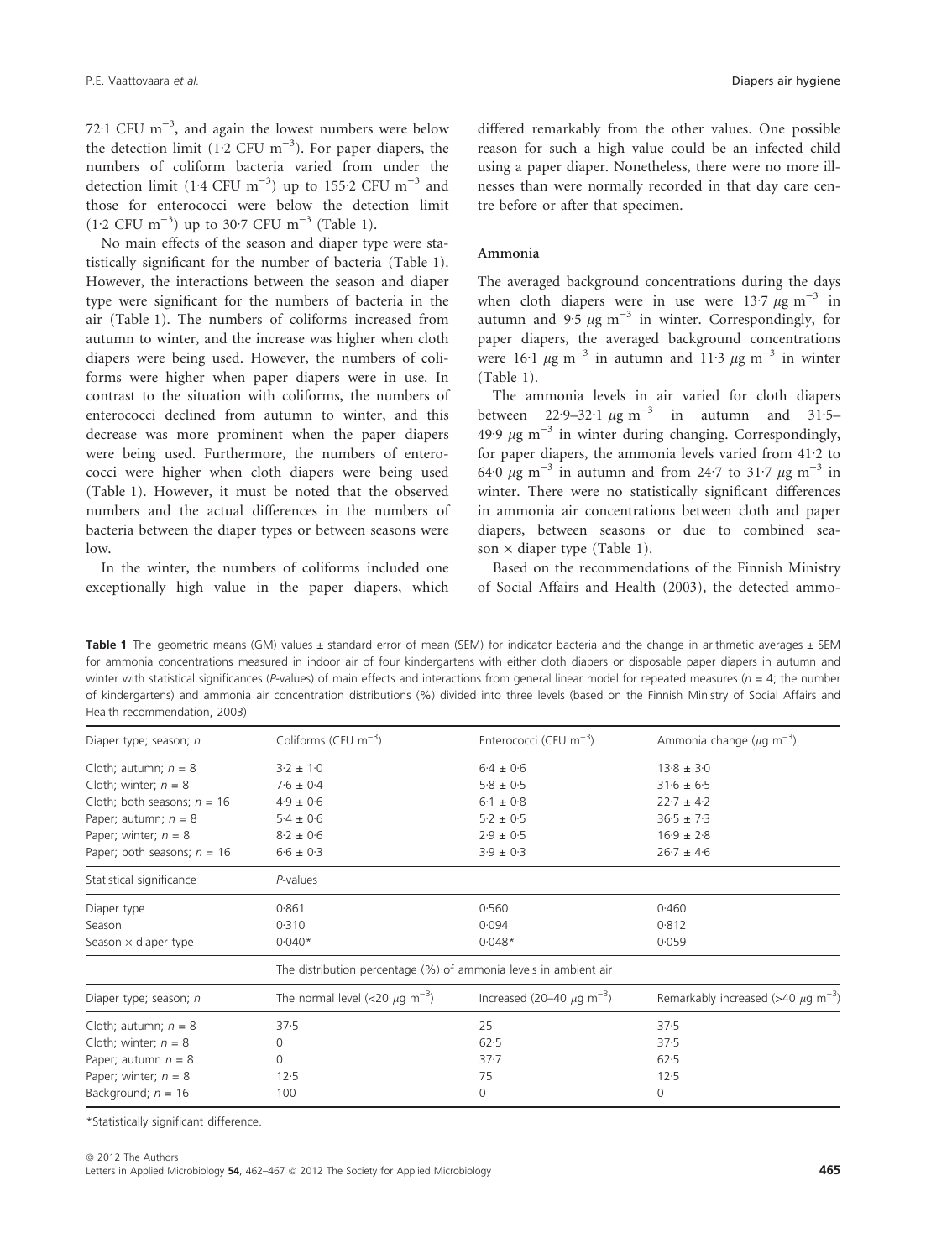nia indoor air concentrations have been divided into three levels: below the background level  $(<$ 20  $\mu$ g m<sup>-3</sup>), elevated level (20–40  $\mu$ g m<sup>-3</sup>) and considerably elevated level ( $>40 \mu g$  m<sup>-3</sup>) subdivided according to whether both cloth and paper diaperings were being used and for both seasons (Table 1). The amount of ammonia was either elevated or considerably elevated in the air in the diaperchanging room.

#### Temperature and RH

The temperatures increased in the diaper-changing rooms during the measurements during both seasons. The average temperature increased from  $22.6$  to  $24.3^{\circ}$ C at the end of measurement for cloth diapers and from 22.9 to 24.2°C for paper diapers in autumn. Correspondingly, the average temperatures increased from 22 $\cdot$ 9 to 24 $\cdot$ 2 $\rm ^{\circ}$ C for cloth diapers and from  $22.7$  to  $24.1^{\circ}$ C for paper diapers in winter.

The averaged RH decreased in the air in the diaperchanging room during the measurements in the autumn but increased in the winter. The averaged RH decreased from  $25.5$  to  $24.1\%$  for cloth diapers and from  $26.3$  to 25.6% for paper diapers in the autumn. The averaged RH increased from  $11·7$  to  $13·8%$  for cloth diapers and from 11.9 to 14.3% for paper diapers in winter.

#### **Discussion**

This study investigated the hygiene-related properties of modern diapers. The most interesting result was the fact that no coliphages were found in any of air samples of kindergarten bathrooms regardless of whether the air sampling was done when children were using modern reusable cloth diapers or disposable paper diapers or whether it was autumn or winter. This result was not due to the analytical method, because coliphages were detected in the air of wastewater treatment plants using a similar sampling and determination protocol (Heinonen-Tanski et al. 2009).

Importantly for air hygiene, the numbers of enteric airborne bacteria were generally low. Therefore, changing diapers is not expected to produce any significant airrelated microbe risks in the typical diaper-changing room conditions in Finnish kindergartens.

The ambient indoor bathroom air ammonia concentrations in background air and during changing diapers were clearly lower than usually regulated occupational atmospheric exposure maximum limits  $(18-40 \text{ mg m}^{-3})$ ; WHO 1990), which means that they should not cause any health effects in workers. In spite of the fact that the indoor air concentrations of ammonia were typically elevated or considerably elevated during diaper changing, it is unlikely that they would be responsible for any acute or chronic health disorders when the babies' diapers are being changed in bathrooms where the ventilation is working properly. The results of this study also show that there are no statistically significant differences between paper and cloth diapers in terms of the amounts of ammonia gas in air in bathrooms of the kindergartens. There were no statistical differences between the seasons. However, the ammonia gas concentrations that accumulate when diapers are being changed suggest that also other possible diaper-related gas-phase emissions need to be studied to understand better the air hygiene risks associated with different diaper types.

In this study, paper diapers and cloth diapers proved to be equally safe to use in terms of viruses, bacteria or ammonia levels. It should also be noted that whatever the diaper type is chosen, the diaper should not be left on the child for long periods to avoid discomfort, skin damage and infections.

Generally, the results of this study can partly be applied into modern sheltered housing for the elderly and hospitals and other environments where diapers are worn. Furthermore, the research and development of diapers and diaper-changing conditions needs to continue and provide information about good diapering practices, which should not be overlooked.

#### Acknowledgements

This study was supported by the Finnish Work Environment Fund and Finnish Concordia Fund. We thank all kindergartens and their staff for cooperating in the measurements, the children with their families who participated in this study and Kesko and Myllymuksut for the donations of the paper and cloth diapers used in this study. We also thank Ewen McDonald for English proof reading.

#### References

- Andersen, A.A. (1958) New sampler for the collection, sizing and enumeration of viable airborne particles. J Bacteriol 76, 471–484.
- Douwes, J., Thorne, P.S., Pearhce, N. and Heederik, D. (2003) Bioaerosol health effects and exposure assessment: progress and prospects. Ann Occup Hyg 47, 187–200.
- EC (1999) Council Directive 1999/31/EC of 26 April 1999 on the Landfill of Waste. Off J Eur Commun L182, 16.7.1999,  $1 - 19$ .
- Finnish Ministry of Social Affairs and Health. (2003) Sosiaalija terveysministeriön oppaita 2003: Asumisterveysohje. Asuntojen ja muiden oleskelutilojen fysikaaliset, kemialliset